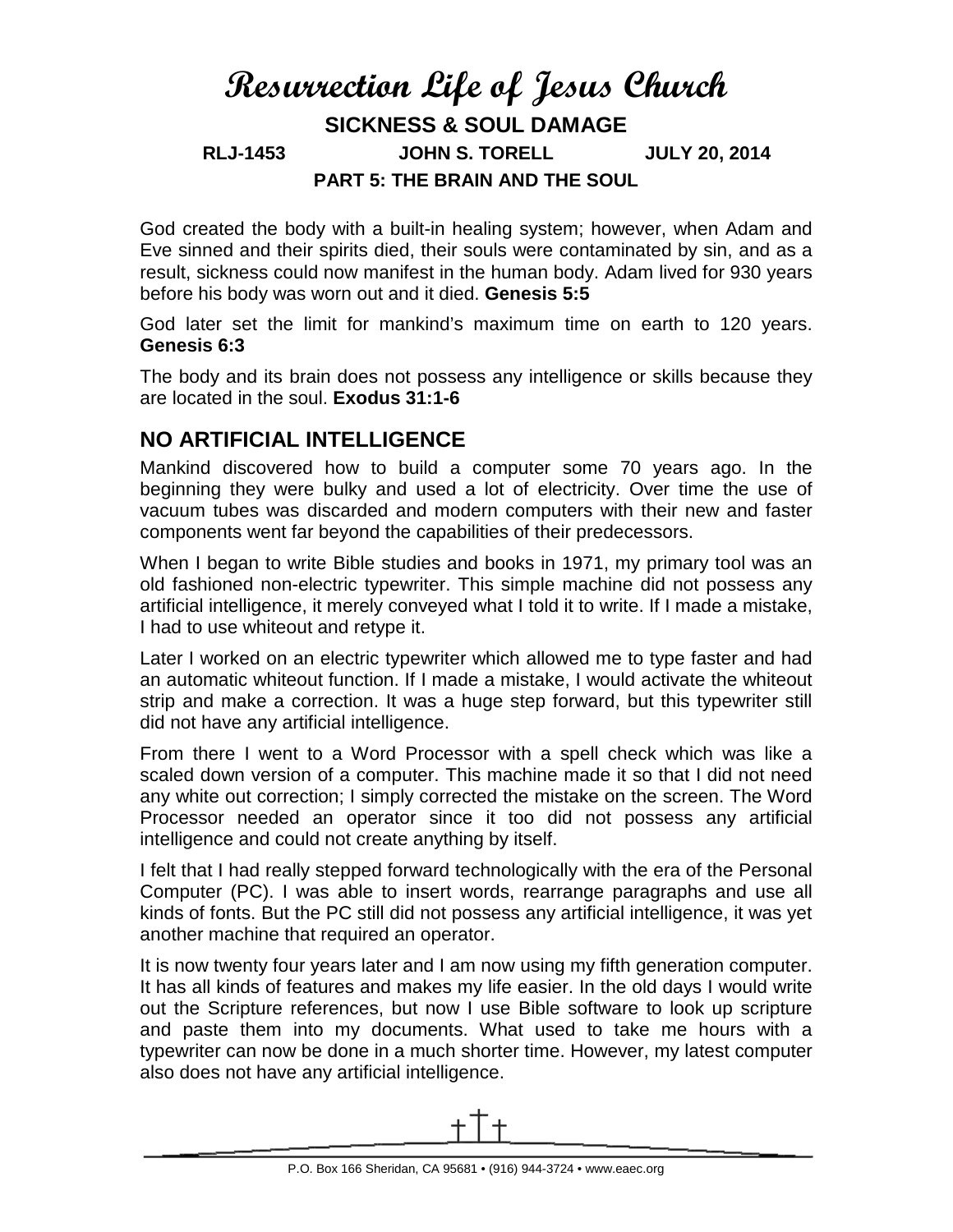## **THE HUMAN BRAIN**

The human brain is a complex computer that has been pre-programmed by God.

It weighs about 3.3 pounds in an adult and the main part of the brain has some 200 billion neuron cells. These cells are connected to each other by synapses. There are some 125 trillion synapses in an adult human brain. The brain is a marvelous creation by God and man has never been able to build a computer of living cells.

Just like the previous typewriters, word processor and PC, the brain also does not possess any artificial intelligence, nor does it have the ability to reach a conclusion. The brain is a complex machine, and when we die, we will leave it behind on earth.

In much the same way that a PC can access data stored on its hard drive, the human brain has an enormous memory bank that stores all events from the moment of conception until the human body dies.

The soul has a parallel memory bank that is permanent and can never be deleted. As people age and possibly begin to experience dementia, brain cells are dying and memories begin fading away. In contrast, the soul does not age and it is just as young as when the person was first conceived.

When I typed this sermon outline, it is my soul and born again spirit that is doing the praying, thinking, and once thoughts have been formed in my soul and born again spirit, I use my brain to direct my fingers to the keyboard in order to enter my thoughts into my PC. Once I have finished, you will read it with your eyes, process it in your brain and then send the message to your soul/spirit to process and compare with what you have learned from the Bible.

# **THE SOUL**

The soul of a man is from the spirit world and it is using the body as a physical vehicle on earth to operate in the physical world. But the soul is not just some kind of blob, it is a spiritual being consisting of a spiritual body and a mind. Thus the part of the soul that the Bible calls the mind is in essence the *real you*. All your talents, skills, intelligence, feelings, memory, etc., reside in the mind. When a man thinks, it is done in the soul and at the same time registered in the physical brain. In order to express himself on earth, a person must use the human brain.

In the Book of Revelation, Jesus revealed that the souls of them who had been killed for their faith in Christ had strong emotional feelings and could speak, hear and think. These were souls that resided in a physical human body. Jesus tells them to rest for a while and white robes were given to every one of them to clothe their spiritual soul bodies. **Revelation 6:9-11**